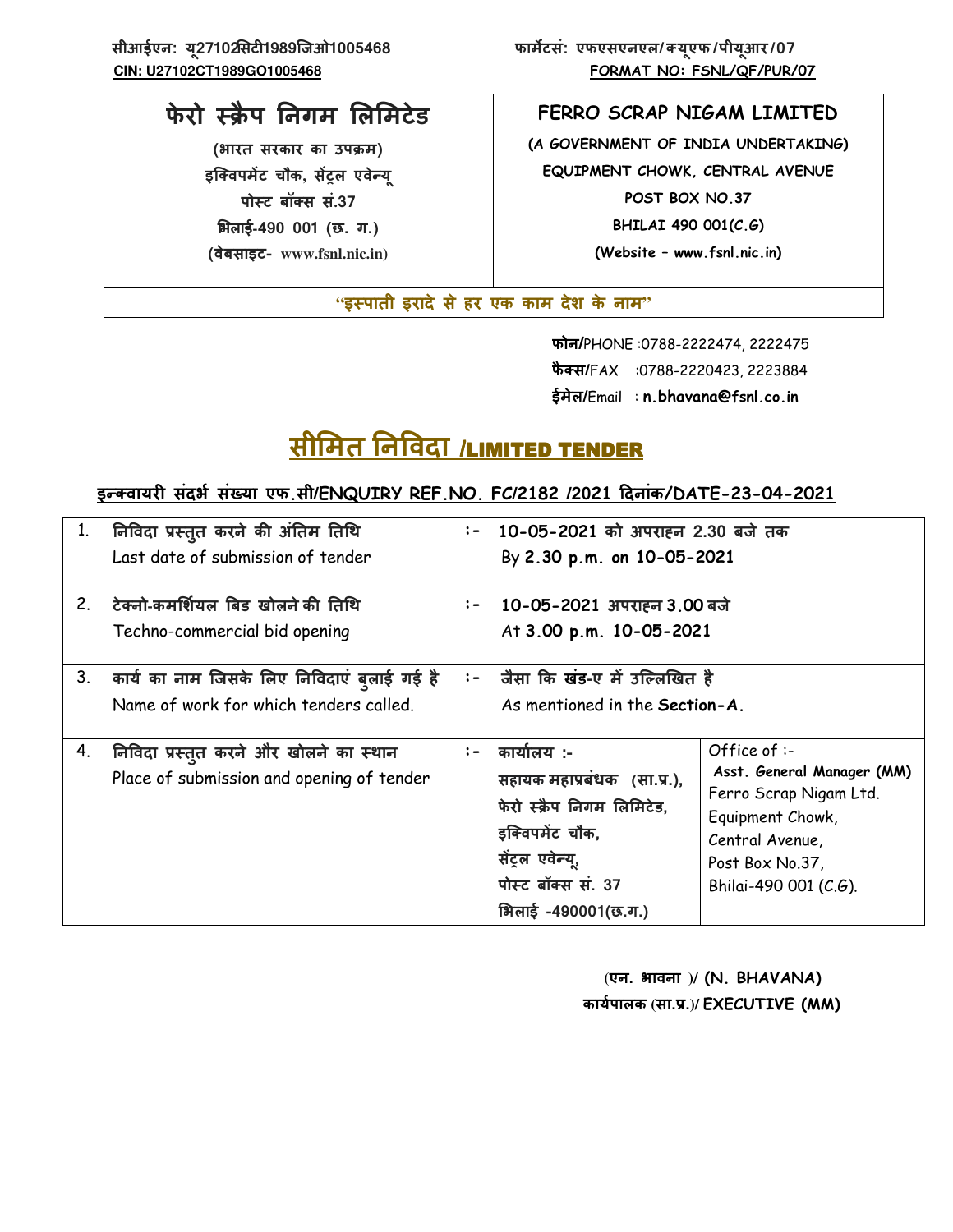# फेरो स्क्रैप निगम लिमिटेड

(भारत सरकार का उपक्रम) इक्विपमेंट चौक, सेंट्रल एवेन्यू पोस्ट बॉक्स सं.37 भलाई**-**490 001 (छ. ग.) (वेबसाइट - **www.fsnl.nic.in)**

## FERRO SCRAP NIGAM LIMITED

(A GOVERNMENT OF INDIA UNDERTAKING) EQUIPMENT CHOWK, CENTRAL AVENUE POST BOX NO.37 BHILAI 490 001(C.G) (Website – www.fsnl.nic.in)

### निविदाकर्ताओं को निर्देश:/INSTRUCTIONS TO THE TENDERER:

### निविदा प्रस्तुत करने से पहले निविदाकार को निम्नलिखित निर्देशों को ध्यान से पढ़ना चाहिए।

Tenderer should read the following instructions carefully before submitting tender.

## 1. निविदा में निम्नानुसार 3 खंड शामिल हैं :-

The tender comprises of 3 sections as stated below :-

# खंड "ए" तकनीकी विनिर्देश और आपूर्ति/कार्य का दायरा दिखाने वाला तकनीकी हिस्सा है।

SECTION "A" is the technical part showing technical specification and scope of supply/work.

## खंड "बी" निविदा के नियम और शर्तें वाणिज्यिक भागमें दर्शाया गया है। SECTION "B" is the commercial part showing terms &conditions of the tender.

खंड "सी" मूल्य-बिड जमा करने के लिए प्रारूप दिखा रहा है। SECTION "C "is the price part showing the format for submission of price-bid.

## 2. निविदाकर्ता को उपरोक्त उल्लिखित सभी 3 अनुभागों को पुरा करने वाला निविदा प्रस्तुत करना होगा। Tenderer must submit complete tender containing all the 3 Sections mentioned above.

## 3. खंड "ए" के अनुसार सभी तकनीकी विवरणों की पुष्टि और स्वीकृति, निविदा के खंड"ए" में स्पष्ट रूप से उल्लिखित होना चाहिए।

Confirmation and acceptance of all the technical details as per Section-A must be clearly mentioned in Section-A of the tender.

## 4. खंड बी' के अनुसार सभी वाणिज्यिक नियमों और शर्तों की पुष्टि और स्वीकृति, निविदा की खंड ''बी'' में दी जानी चाहिए।

Confirmation and acceptance of all the commercial terms & conditions as per Section-B must be given in Section-B of the tender.

# 5. खंड"ए" और "बी" के प्रत्येक पृष्ठ पर निविदाकर्ता के अधिकृत हस्ताक्षरकर्ता द्**वारा हस्ताक्षरित होना चाहिए और नाम** तथा पदनाम के साथ इस निविदा के तकनीकी और वाणिज्यिक भागों की स्वीकृति का टोकन के रूप में सील मुहर के साथ उल्लेख किया जाना चाहिए।

Each page of Sections-A & B should be signed by authorised signatory of the tenderer and name and designation should be mentioned along with rubber stamp/seal of the tenderer as a token of acceptance of the technical and commercial parts of this tender.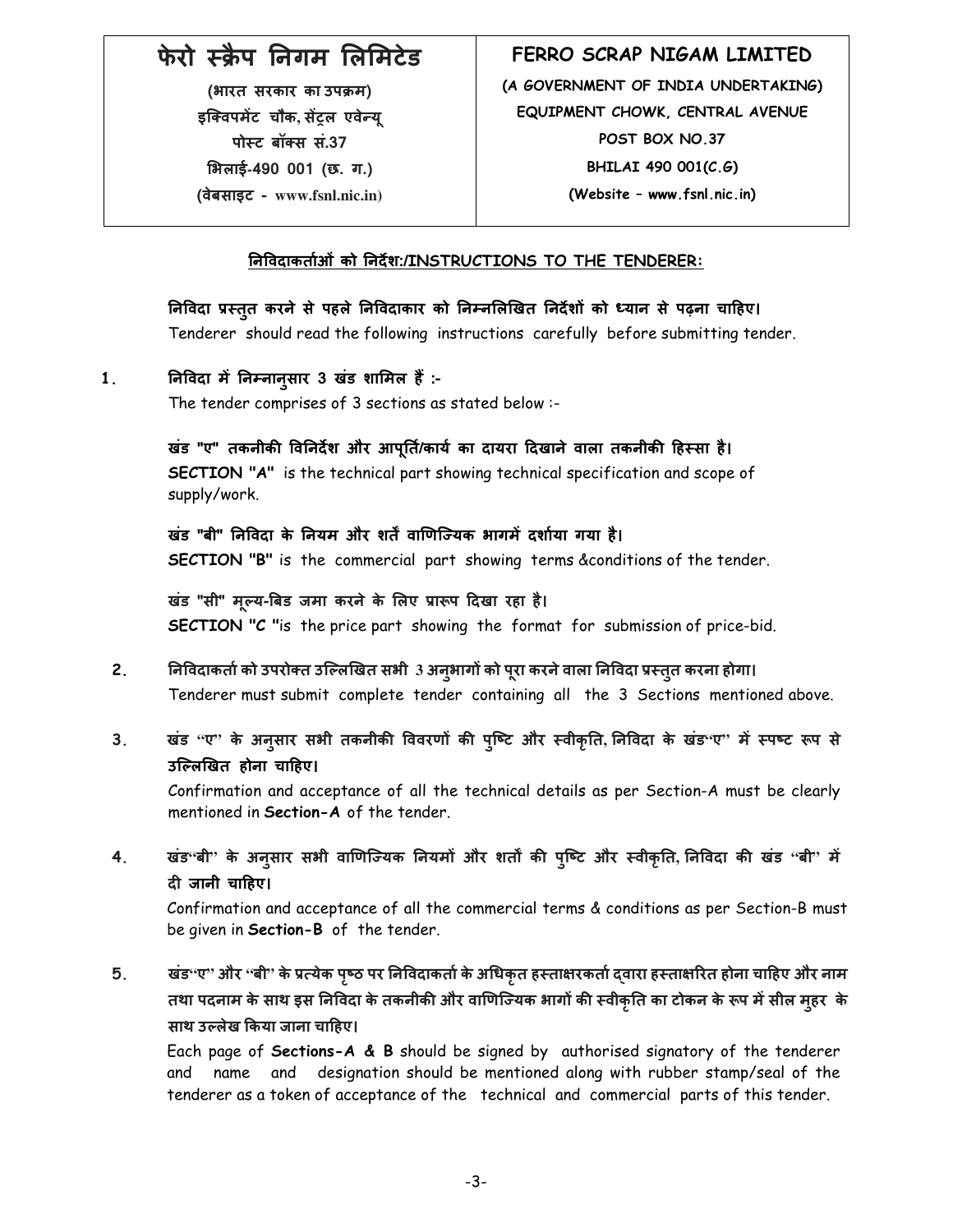- 6. जिविदा के खंड "ए" और खंड "बी" को सील बंद कवर/लिफाफे में एक साथ प्रस्तुत किया जाना चाहिए, लिफाफे के ऊपर <u>"भाग -1: टेक्नो-कामर्शियल बिड" </u>लिखा जाना चाहिए। इस लिफाफे पर इन्क्वारी 'मांक**,**खोलने का Eदनांक और )नयत Eदनांक का भी उPलेख Oकया जाना चाEहए। Section-A & Section-B of the tender are to be submitted together in a sealed cover/envelope which should be superscribed as "PART-I: TECHNO-COMMERCIAL BID". The Enquiry No., Date and Due Date of opening should also be mentioned on this envelope.
- 7. <u>कीमतें/दरें भाग-1 में नहीं दिखनी चाहिए :-</u> प्रत्येक कार्य के लिए मूल्य/दर खंड"स" में दिखाया जाना चाहिए और एक अलग मुहर बंद कवर में डाल दिया जाना चाहिए जिसे "भाग-2: मूल्य बोली" के रूप लिफाफे के ऊपर लिखा जाना चाहिए। इस लिफाफे पर इन्क्वारी संख्या और तारीख का भी उल्लेख होना चाहिए। खंड<sup>,</sup> स' के प्रत्येक पृष्ठ को निविदाकर्ता के अधिकृत हस्ताक्षरकर्ता दवारा हस्ताक्षरित किया जाना चाहिए और नाम और पदनाम तथा सील मुहर के साथ उल्लेख किया जाना चाहिए। Prices/Rates should not be shown in Part-I **:-** Price/Rate for the each job should be shown in Section-C and put in a separate sealed cover which should be superscribed as "PART-II : PRICE BID". The enquiry No. and date should also be mentioned on this envelope. Each page of Section- $C$  should be signed by authorised signatory of the tenderer and name and designation should be mentioned along with rubber stamp/seal of the tenderer.
- 8. उपर्युक्त सभी मुहर बंद कवर को एक साथ रखा जाना चाहिए और एक बड़े लिफाफे में सील मुहर बंद कर दिया जाना चाहिए, जिस पर संबंधित निविदा इन्क्वारी संदर्भ संख्या तथा नियत दिनांक का उल्लेख किया जाना चाहिए और नीचे दिए गए पते पर अधोहस्ताक्षरकर्ता के कार्यालय को भेजा जाना चाहिए: -

फेरो स्क्रैप निगम लिमिटेड इक्विपमेंट चौक, सेंट्*ल एवेन्य* पो&ट बॉ!स सं**.**37 भलाई 490 001 (छ.ग.)

All the above mentioned sealed covers should be put together and sealed in one bigger envelope on which the relevant tender Enquiry Ref. No. and Due date should be superscribed and sent to the office of the undersigned at the address given below:-

 Ferro Scrap Nigam Limited Equipment Chowk, Central Avenue, Post Box No.37, Bhilai - 490 001.

9. मल्यनिविदाएँ (भाग-2) उन निविदाकर्ताओं का भाग-2, जो कि तकनीकी और व्यावसायिक रूप से स्वीकार्य हैं, खोले जाएंगे, जिसे व्यक्तिगत निविदाकर्ता को अग्रिम में खोलने कि तारीख के साथ सृचित किया जाएगा। उन निविदाकर्ताओं की कीमत बोली जो तकनीकी / व्यावसायिक रूप से स्वीकार्य नहीं हैं, को निविदाकर्ता या उनके अधिकृत प्रतिनिधि को मुहरबंद और बिना खोले सौंप दिया जाएगा ।

The Price-Bids i.e. Part-II of those tenderers which are technically and commercially acceptable only shall be opened on the date, which shall be intimated in advance to the individual tenderer. The price-bid of those tenderers which are not technically/commercially acceptable shall be handed over to the tenderer or their authorised representative in sealed and unopened condition.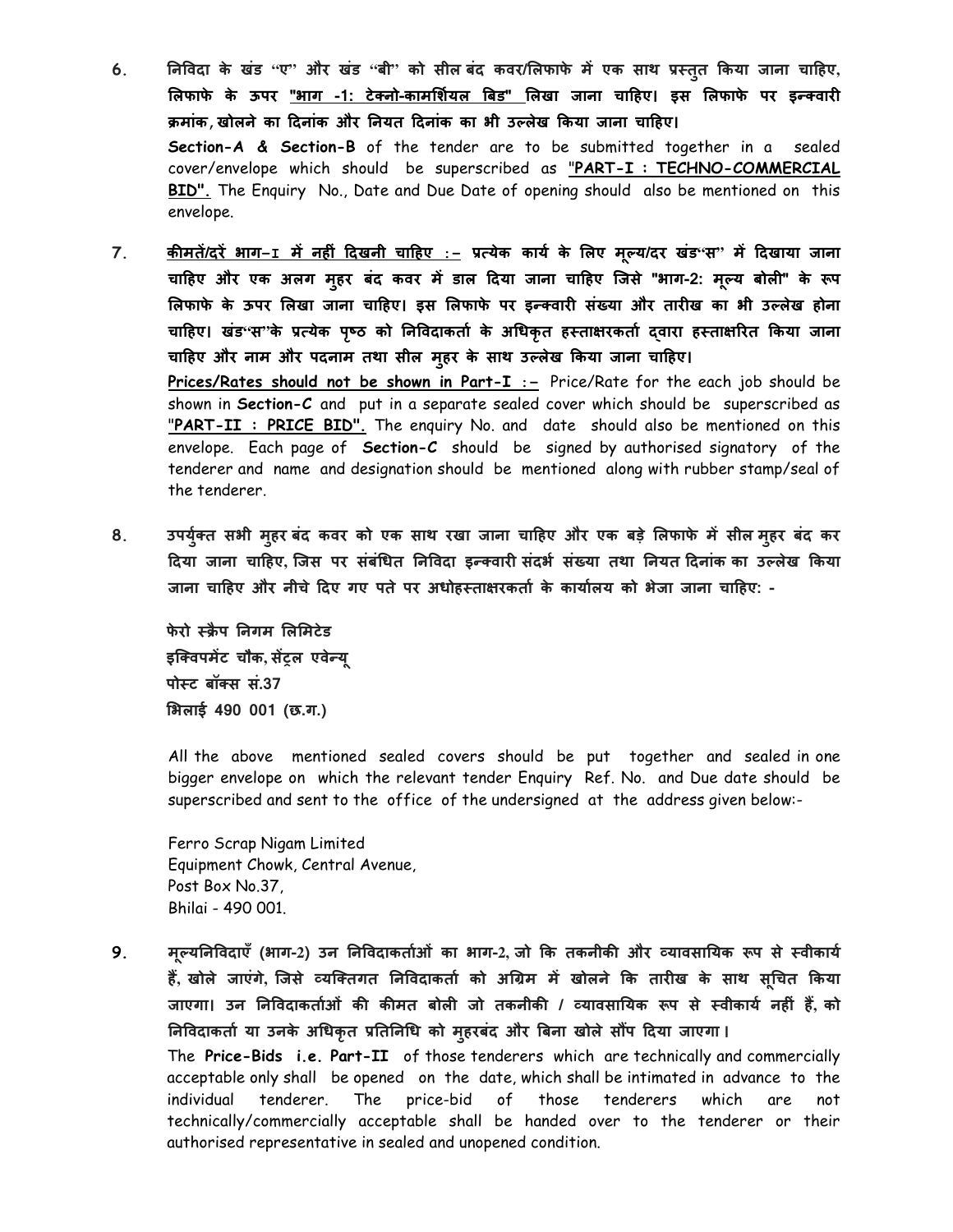- 10. यदि चाहें तो निविदाकर्ता, इस निविदा खोलने के समय भाग लेने के लिए प्राधिकृत पत्र के साथ अपने अधिकृत प्रतिनिधि को नियुक्त कर सकते हैं। Tenderers if so desired, may depute their authorised representative with letter of authority to attend this tender opening.
- 11. निविदा जो क्रम संख्या (2) से (9) के अनुसार जमा नहीं किया गया है उसे निरस्त कर दिया जाएगा। Tenders not submitted as stipulated at point nos. (2) to (9) above shall be rejected.
- 12. इस निविदा के खंड "ए", "बी" और "सी" में किसी भी शर्तों का अनुपालन नहीं करने से भी निविदा रद्द हो सकती है।

Non-compliance of any of the stipulations in Section A, B & C of this tender enquiry also may cause rejection of the tender.

Note:- Interested vendors for the item/job mentioned in this tender can apply for vendor registration by submitting vendor enlistment form available in our website www.fsnl.co.in for future participation in tenders after enlistment. Vendors who are already enlisted with FSNL can only participate in this tender.

> **(**एन. भावना **)/** (N. BHAVANA) कायCपालक **(**सा.F.**)/** EXECUTIVE (MM)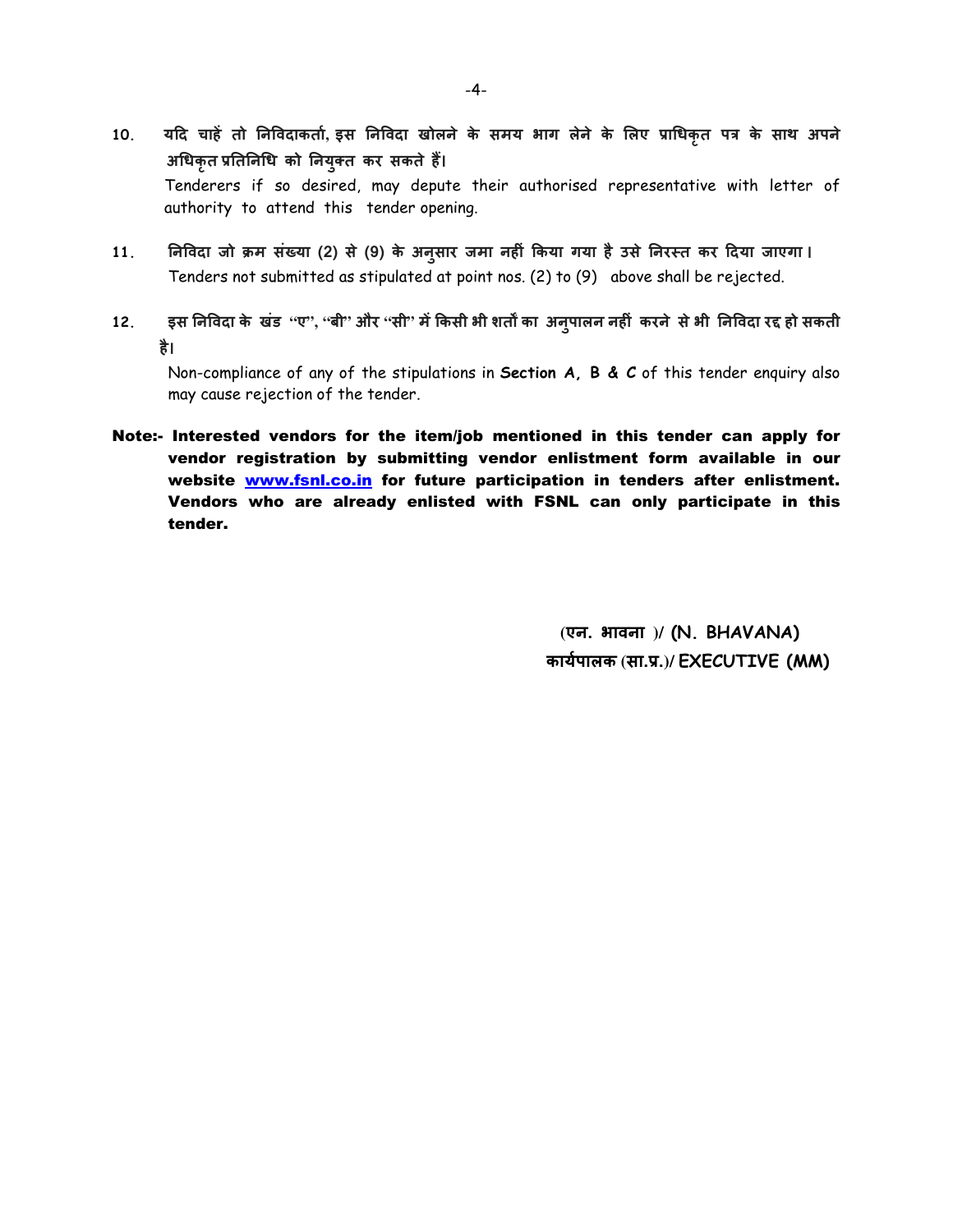## **SECTION-A**

Scope of Work :- Fsnl wants to enter into the rate contract valid for a period of one year for refilling and repair of following Cartridge / Ink at our Corporate Office, Bhilai as per details shown below

| Sr.No          | Description                   | Refilling<br>(Times) | Repair (Times) | Remark                  |
|----------------|-------------------------------|----------------------|----------------|-------------------------|
| $\mathbf{1}$   | Cartridge 12A/88A             | 250                  | 200            |                         |
| $\overline{c}$ | Cartridge HP 110a             | 25                   | 10             |                         |
| 3              | Cartridge 43x                 | $\overline{2}$       | $\overline{c}$ |                         |
|                | Supply of Ink for Epson L220  |                      |                | As and when<br>required |
| 4              | T-6642                        | 4 Bottles            |                |                         |
| 5              | T-6643                        | 4 Bottles            |                |                         |
| 6              | T-6644                        | 4 Bottles            |                |                         |
| $\overline{7}$ | T-6641                        | 4 Bottles            |                |                         |
|                | Supply of Ink for Epson L3110 |                      |                |                         |
| 8              | 003-BK                        | 4 Bottles            |                |                         |
| 9              | $003-C$                       | 4 Bottles            |                |                         |
| 10             | $003 - M$                     | 4 Bottles            |                |                         |
| 11             | $003-Y$                       | 4 Bottels            |                |                         |
|                |                               |                      |                |                         |

### Note :-

- 1. The L-1 Status shall be taken in totaling considering (1) Repairing Charges (2) Refilling Charges & (3) Repair & Refilling Charges. Hence Quote accordingly.
- 2. The above Cartridge will be refilled and repaired as and when required basis.
- 3. The above items are required for our Corporate Office situated at Equipment Chowk, Central Avenue, Bhilai (C.G.). Hence, you are requested to quote F.O.R., Bhilai basis.
- 4. Bidders may visit our Corporate Office between 9 AM to 5 PM on working days (except 2nd & 4th Saturdays and Sundays) for any clarification before submitting the offers.
- 5. Please refer to the terms & conditions in the Section-B enclosed herewith and confirm each point in your quotation.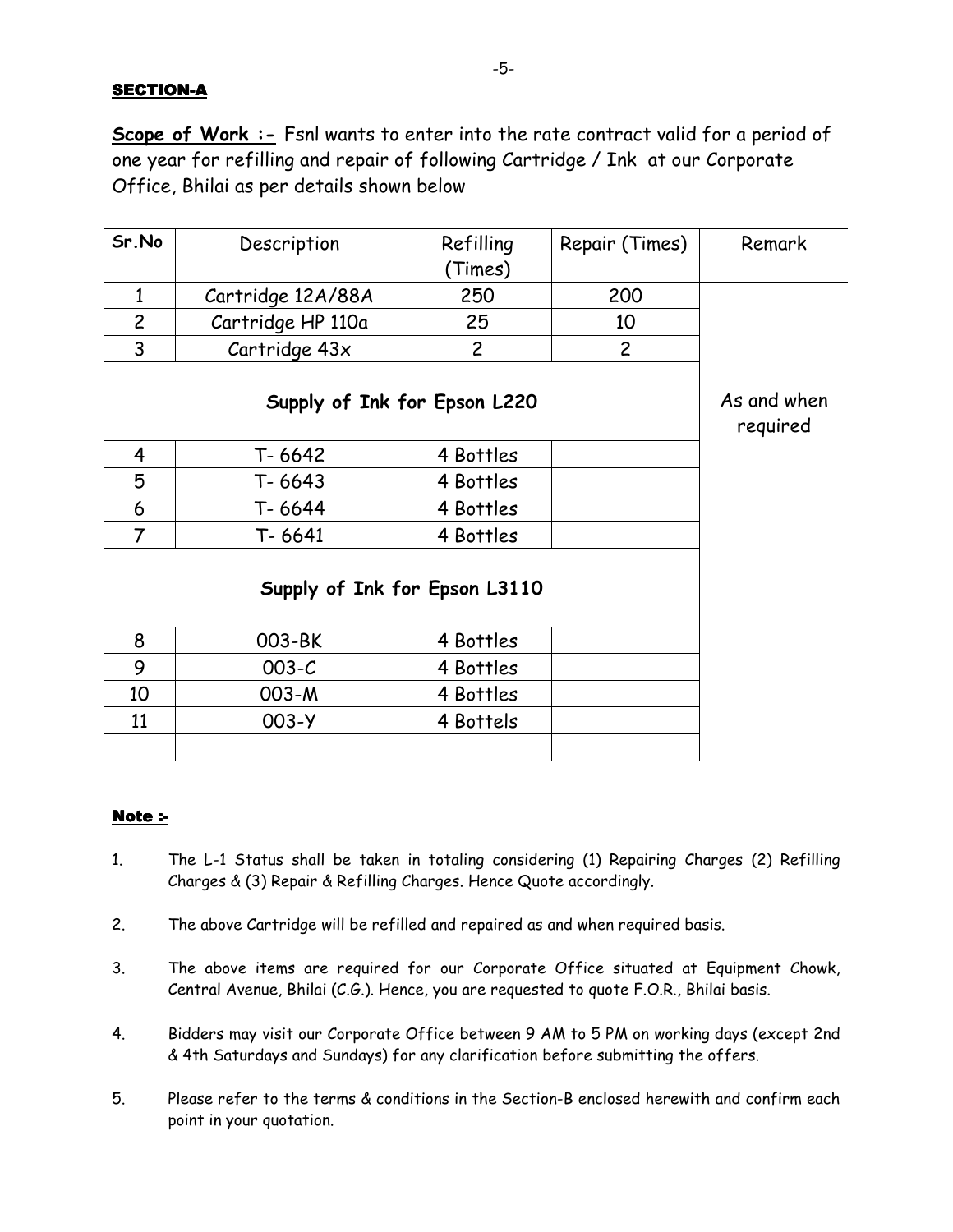- 6. *Each page should be signed by authorised signatory of the tenderer and name & designation* should be mentioned along with rubber stamp/seal of the tenderer as a token of acceptance.
- Note:- Interested vendors for the item/job mentioned in this tender can apply for vendor registration by submitting vendor enlistment form available in our website www.fsnl.co.in for future participation in tenders after enlistment. Vendors who are already enlisted with FSNL can only participate in this tender.

 **(** एन. भावना **) /** (N. BHAVANA) कायCपालक **(**सा.F.**)/** EXECUTIVE (MM)

Date Signature : Signature : Signature : Signature : Signature : Signature : Signature : Signature : Signature : Signature : Signature : Signature : Signature : Signature : Signature : Signature : Signature : Signature : S Name (in block letter) : Designation :  $\qquad \qquad :$ Rubber Stamp of the Co. :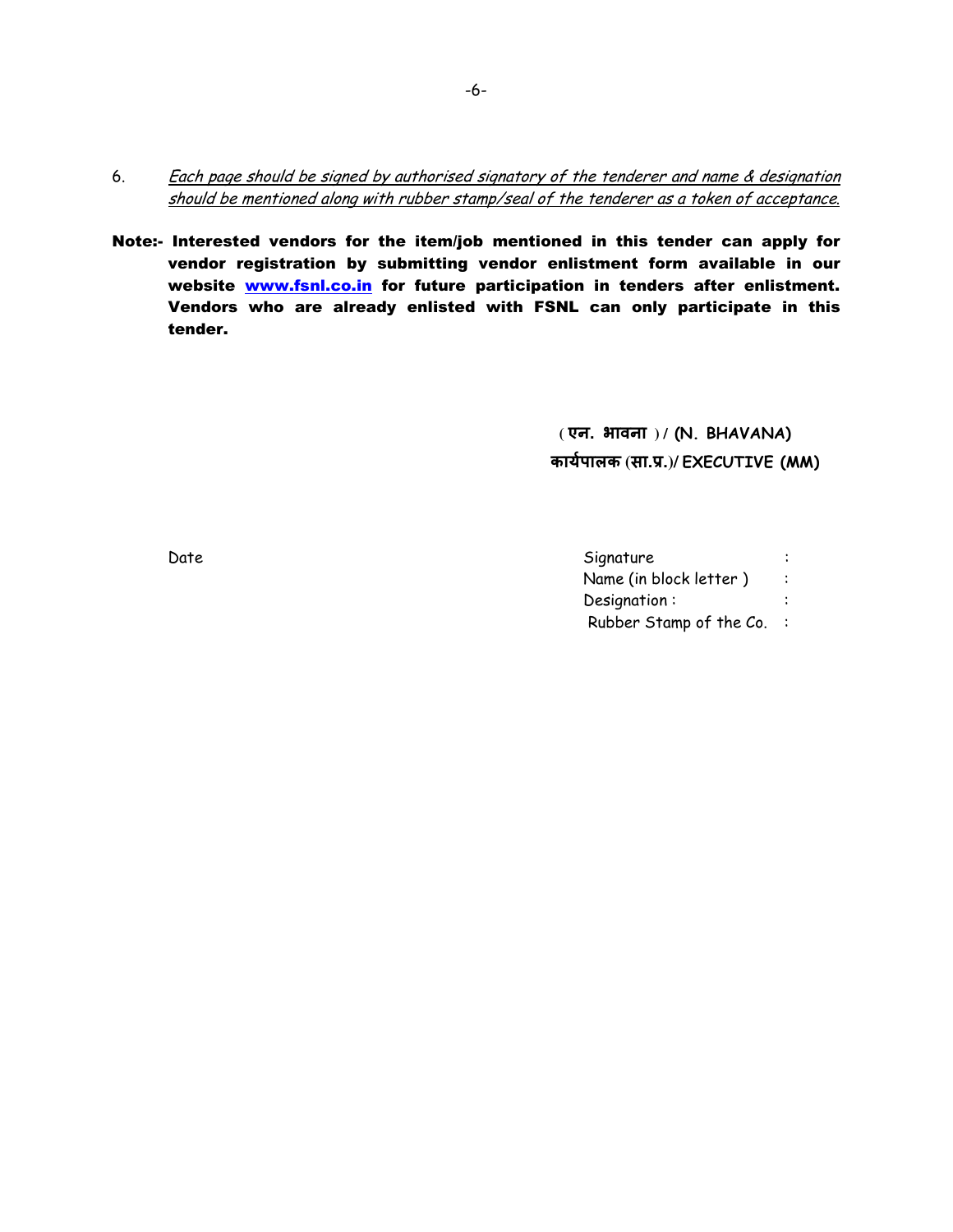#### **SECTION-B**

#### TERMS & CONDITIONS

- 1. Envelope containing quotation :- Enquiry No., Date & Due Date must be superscribed on the envelope containing quotation.
- 2. Validity :- The quotation should be valid for a period of 90 days from the date of opening of the Techno-commercial bids.
- 3. Firm price :- The price(s) quoted should remain firm through complete execution of the orders. Offers with rate escalation clause will be summarily rejected.
- 4. Packing :- You have to pack the items unit wise and each packet should be duly tagged showing the quantity and the unit of FSNL. Unit wise list showing the number of quantities will be provided to the successful bidder later.
- 5. Part Supply and Part Payment- Permitted
- 6. Delivery :- Delivery is the essence of this enquiry. Please state the period ( number of days) within which refiiling/ repairing will be done by the tenderer. Please quote your earliest delivery period.
- 7. Guarantee :- Refilling/ Repair/ Refilling & Repair of Toner / Cartridge done by the successful tender should be fully guaranteed towards workmanship. If the same is not satsifactory you have to replace free of cost.
- 8. Payment :-100 % payment for respective refilling/ repair/ Refilling & Repair shall be made within 30 days from the date of submission of your bill which should be certified by our P&A Dept.
- 9. GST :- Tenderers are requested to provide GST details as per **Annexure-I** & II and also mention the percentage of GST applicable extra separately & the rate should be quoted exclusive of GST.
- 10. **GST Registration** :- Tenderer shall ensure that their GST Registration and GST No. is valid and active at the time of opening of the tender.

If in case the GST status is found invalid & not active, their offer is liable for rejection

11. Banker's Details :- Tenderers are requested to state Banker's Name, Branch, Account No., PAN No. & IFS Code for remittance of payment though NEFT/RTGS.

| Date | Signature                   |  |
|------|-----------------------------|--|
|      | Name (in block letter)      |  |
|      | Designation:                |  |
|      | Rubber Stamp of the $Co.$ : |  |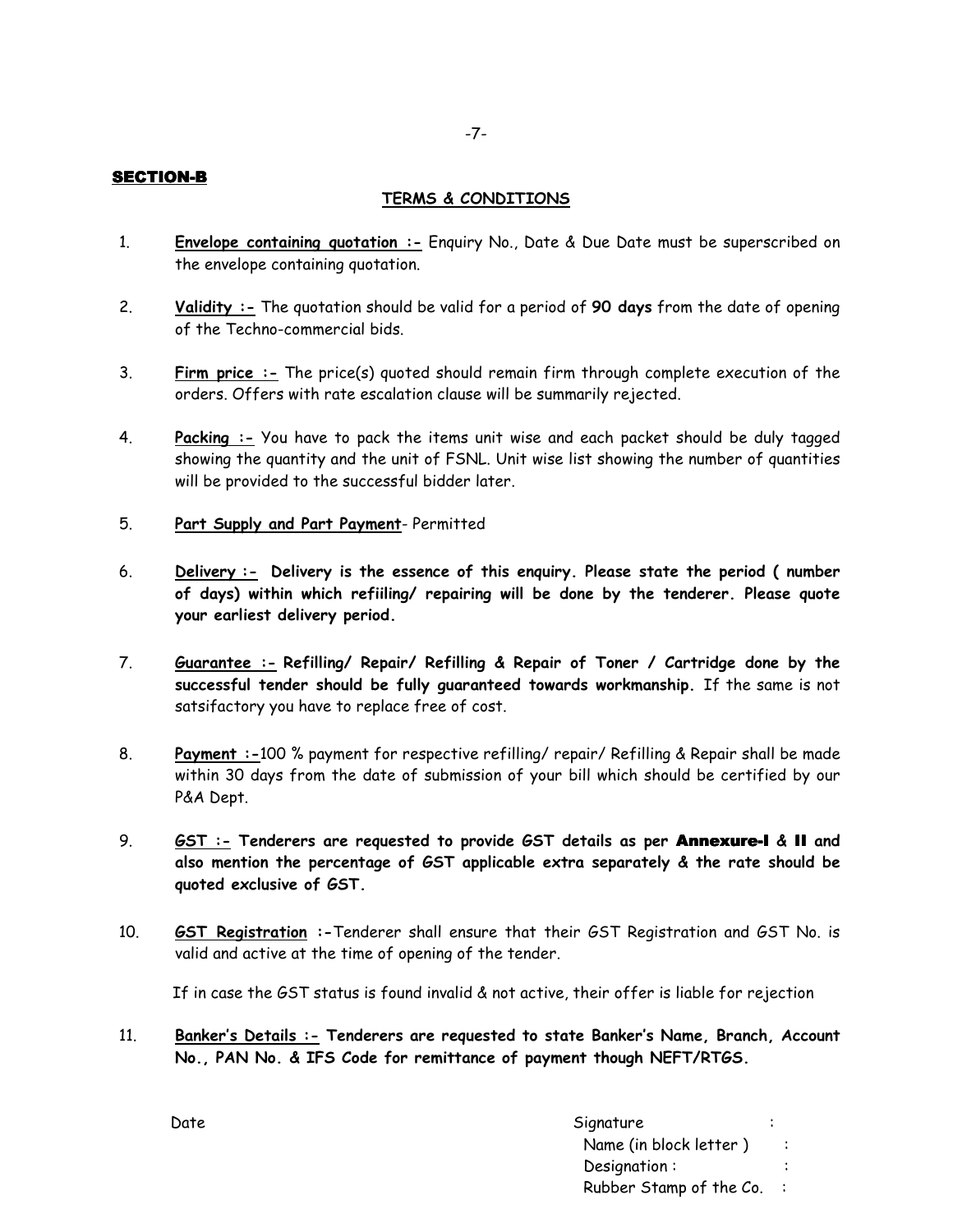12. Supply of material/Bills :- The place of supply of material/services and place of submission of bill should be one and same i.e. Billed to & shipped to should be one and same. Tenderer should submit GST return mentioning the GST number of the State where the material has been supplied or services has been provided.

"The party has to submit GST Compliance Invoice & in case Liquidated damage is applicable, then GST on Liquidated damage will also be recovered from the party".

- 13. **Quantity discount :-** Quantity discount, if any, at various level should be indicated.
- 14. E-Way bill :- It will be the responsibility of supplier to prepare proper e-way bill while transporting the goods.
- 15. Liquidated Damages :- Penalty  $\bigcirc \frac{1}{2}$ % per week of the value of the order shall be charged for delay in delivery beyond the scheduled delivery period, subject to a maximum of 5% of the value of the order. Proportionate penalty for delay for part of a week shall also be payable by you. The penalty falling due shall be recoverable from the successful tenderer.

However, L.D. is exempted on account of force majeure conditions i.e., Lockout, Strike, Transporter's strike, Riot, Civil War, Restrictions imposed by Govt. and acts of God like Flood, Earthquake, Fire etc. which are beyond the successful tenderer control.

- 16. Risk Purchase :- In the event, the successful tenderer fails to execute the order, FSNL reserves the right to procure the same from some other source and the extra cost, if any, incurred by FSNL on such account and the duties and taxes thereof shall be recoverable from the successful tenderer. Your offer shall be rejected if this Risk Purchase Clause is not accepted.
- 17. Arbitration :- All disputes or differences whatsoever arising between the parties out of or relating to the construction, meaning and operation or effect of this contract or the breach thereof shall be settled by arbitration in accordance with the Rules of Arbitration of the Indian Council of Arbitration and the award given in pursuance thereof shall be binding on you.
- 18. **Disputes :-** Should any dispute as regards quality, quantity, specification, interpretations of the purchase order terms or methodology for execution of supply arise, the decision of FSNL will be final and binding upon you.
- 19. Environment, health and safety of the organization :- The supply of materials/execution of the job as stipulated in this enquiry should not adversely affect the environment, health and safety of the organization. Date: Signature :

| Date: | Signature               |                      |
|-------|-------------------------|----------------------|
|       | Name (in block letter)  |                      |
|       | Designation:            |                      |
|       | Rubber Stamp of the Co. | $\ddot{\phantom{1}}$ |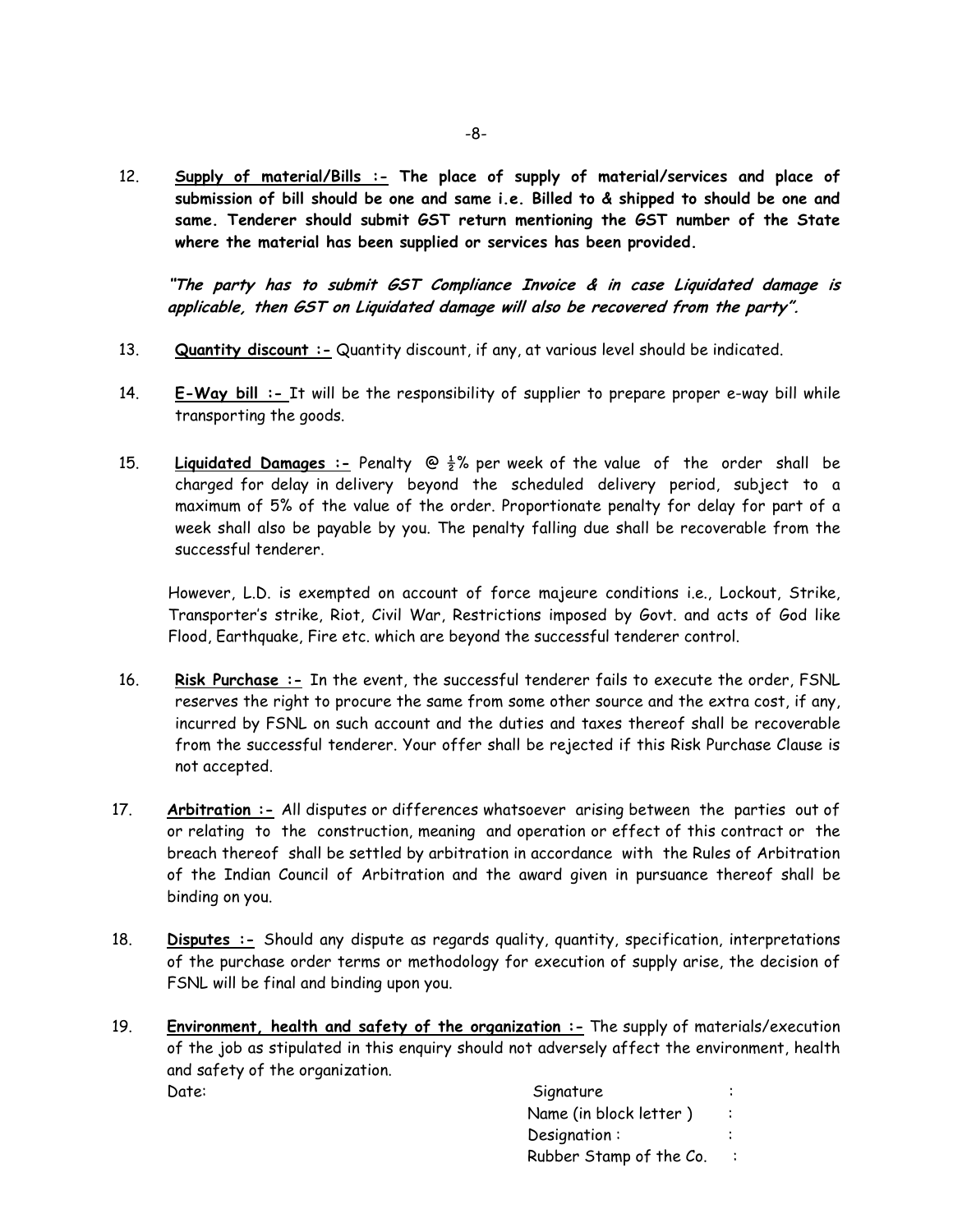20. MSME :- Tenderer(s) falling under MSME category and having valid registration certificate with NSIC, are required to submit registration certificate to enable us to consider under MSME, so that applicable benefits/facilities shall be provided as per procurement policy of Government of India.

 "All MSEs will have to make declaration of Udyog Adhar Memorandum (UAM) number on Central Public Procurement Portal (CPPP), failing which such bidders will not be able to enjoy the benefits as per Public Procurement Policy for MSEs order, 2012 for tenders invited electronically through CPPP"

21. Blacklisting :- The tenderer hereby declares that they have never been blacklisted and/or there were no debarring action against them by any Govt. organization/ CPSE/ Court. Further vendors who are found blacklisted at any later stage their bid/offer shall be liable for cancellation.

Also those vendors who cannot execute the job/supply as per the order, FSNL in its sole discretion reserves the right to cancel the order and blacklist the firm without any notice.

- 22. Jurisdiction :- Disputes, if any, arising out of this transaction are subject to provisions of competent court having jurisdiction over Durg.
- 23. Termination of order: FSNL reserves the right to terminate the order given 30 days notice without assigning reasons or incurring any liability thereby.
- 25. Regret letter :- Please forward your regret letter in case you do not wish to quote.

All the above terms & Conditions are acceptable to us.

Date in the Signature in Signature in the Signature in the Signature in the Signature in the Signature in the S Name (in block letter) : Designation : Rubber Stamp of the Co. :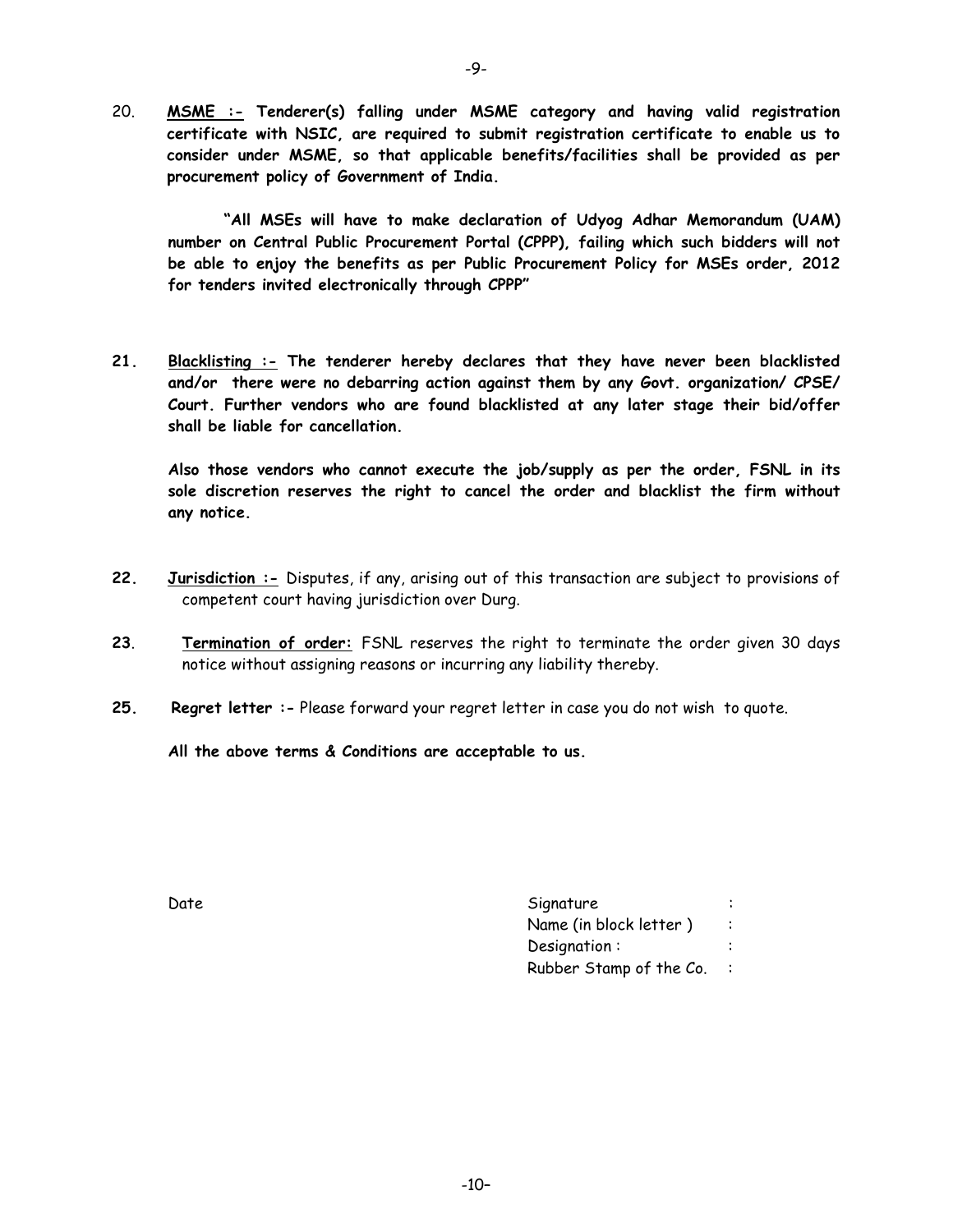## ANNEXURE-I

Please indicate the @ ..........% of GST applicable and provide copy of GST Registration Certificate. Tenderers are requested to provide following information for GST Compliance:-

|             | Name of<br>Authorised<br>Person under |                                          | Place of Business                         | GST Regn<br>No. | Whether<br>under<br>Composition<br>Scheme |    | <b>HSN</b><br>Code<br>No. |
|-------------|---------------------------------------|------------------------------------------|-------------------------------------------|-----------------|-------------------------------------------|----|---------------------------|
| Vendor Name | GST with<br>Mobile No. &<br>Email ID. | Principal<br>Place of<br><b>Business</b> | Additional<br>Place of<br><b>Business</b> | (GSTIN)         | Yes                                       | No |                           |
|             |                                       |                                          |                                           |                 |                                           |    |                           |
|             |                                       |                                          |                                           |                 |                                           |    |                           |
|             |                                       |                                          |                                           |                 |                                           |    |                           |
|             |                                       |                                          |                                           |                 |                                           |    |                           |
|             |                                       |                                          |                                           |                 |                                           |    |                           |
|             |                                       |                                          |                                           |                 |                                           |    |                           |
|             |                                       |                                          |                                           |                 |                                           |    |                           |
|             |                                       |                                          |                                           |                 |                                           |    |                           |
|             |                                       |                                          |                                           |                 |                                           |    |                           |
|             |                                       |                                          |                                           |                 |                                           |    |                           |

| Date | Signature                            |  |
|------|--------------------------------------|--|
|      | Name (in block letter)               |  |
|      | Designation:                         |  |
|      | Rubber Stamp of the Co.<br>$\sim$ 1. |  |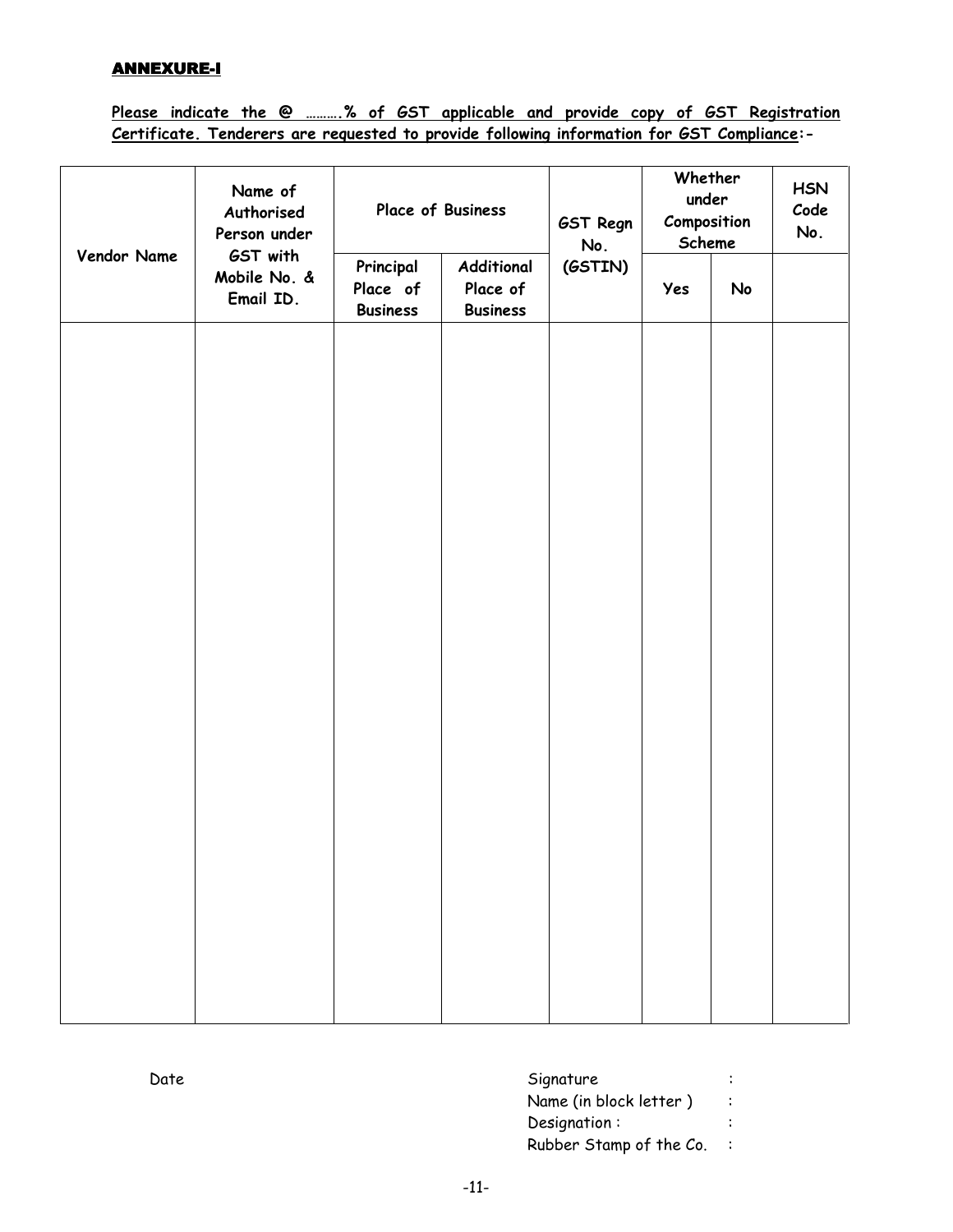#### **ANNEXURE-II**

### Following undertaking is to be provided by Contractor/ vendor's at the time of submission of quotation :-

- 1. (a) We agree to do all things not limited to providing GST invoices or other documentation as per GST law relating to the above supply, payment of taxes, timely filling of valid statutory returns for tax period on the Goods and Service tax portal etc. that may be necessary to match the invoice on GST common portal and enable FSNL to claim input tax credit in relation to any GST payable under this Agreement or in respect of any supply/ service under this agreement.
	- (b) In case the Input Tax Credit of GST is denied or demand is recovered from FSNL on account of any non- compliance by the vendor/supplier/contractor, including non-payment of GST charged and recovered, the contractor shall indemnify FSNL in respect of all claims of tax, penalty and/or interest, loss, damages, costs, expenses and liability that may arise due to such non-compliance.
	- (c) Contractor/Vendor shall maintain high GST compliance rating track record at any given point of time.
	- (d) The Contractor/ Vendor shall avail the most beneficial notification, abatements, exemptions etc., if any, as applicable for the supplies/services under the Goods and Service Tax.
- 2. Any invoice issued in favour of FSNL shall contain the following particulars:
	- a. Name, address and GSTIN of the supplier;
	- b. Serial number of the invoice;
	- c. Date of issue;
	- d. Name, address and GSTIN of the recipient (FSNL Unit/C.O)
	- e. Name and address of the recipient and the address of the delivery, along with the State and its code,"
	- f. HSN code of goods or Accounting Code of services;
	- g. Description of goods or services;
	- h. Quantity in case of goods and unit or Unique Quantity Code thereof;
	- i. Total value of supply of goods or services or both;
	- j. Taxable value of supply of goods or services or both taking into discount or abatement if any;"
	- k. Rate of tax (Central Tax, State Tax, Integrated Tax (for inter-state supply), Union Territory Tax or cess);"
	- l. Amount of tax charged in respect of taxable goods or services (Central Tax, State Tax, Integrated Tax (for inter-state supply), Union Territory Tax or cess);"
	- m. Place of supply along with the name of State, in case of supply in the course of interstate trade or commerce;"
	- n. Address of the billing where the same is different from the place of supply.
	- o. Signature or digital signature of the supplier or his authorised representative on Invoice.

| Date | Signature                            |                |
|------|--------------------------------------|----------------|
|      | Name (in block letter)               | $\ddot{\cdot}$ |
|      | Designation:                         |                |
|      | Rubber Stamp of the Co.<br>$\sim$ 1. |                |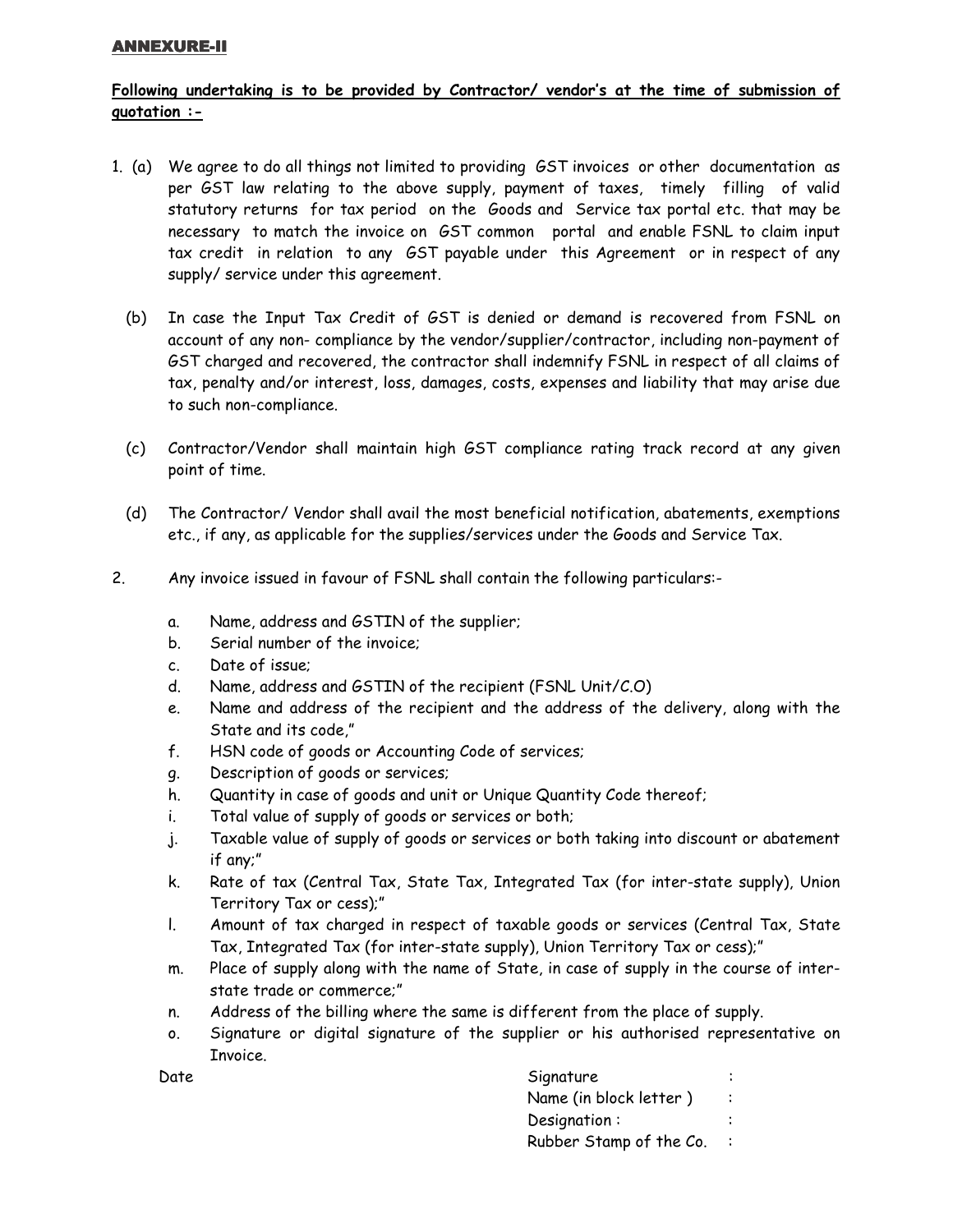- 3. GST invoice shall be prepared in triplicate, in case of supply of goods, in the following manner:
	- a. The original copy being marked as ORIGINAL FOR RECIPIENT;
	- b. The duplicate copy being marked as DUPLICATE FOR TRANSPORTER and
	- c. The triplicate copy being marked as TRIPLICATE FOR SUPPLIER.
- 4. GST invoice shall be prepared in duplicate, in case of supply of services, in the following manner :
	- a. The original copy being marked as ORIGINAL FOR RECIPIENT; and
	- b. The duplicate copy being marked as DUPLICATE FOR SUPPLIER.
- 5. In case of any advance given against any supplies contract, the supplier of the goods shall issue Receipt Voucher containing the details as prescribed in the GST Acts 2017 read with GST Rules, 2017.
- 6. For the purpose of the above mentioned requirements, the contractor/vendor shall provide necessary documents as may be necessary and shall allow inspection of the same to concerned authorities.

#### All the above terms & Conditions are acceptable to us.

| Date: | Signature                           |
|-------|-------------------------------------|
|       | Name (in block letter) $\therefore$ |
|       | Designation:                        |
|       | Rubber Stamp of the $Co.$ :         |